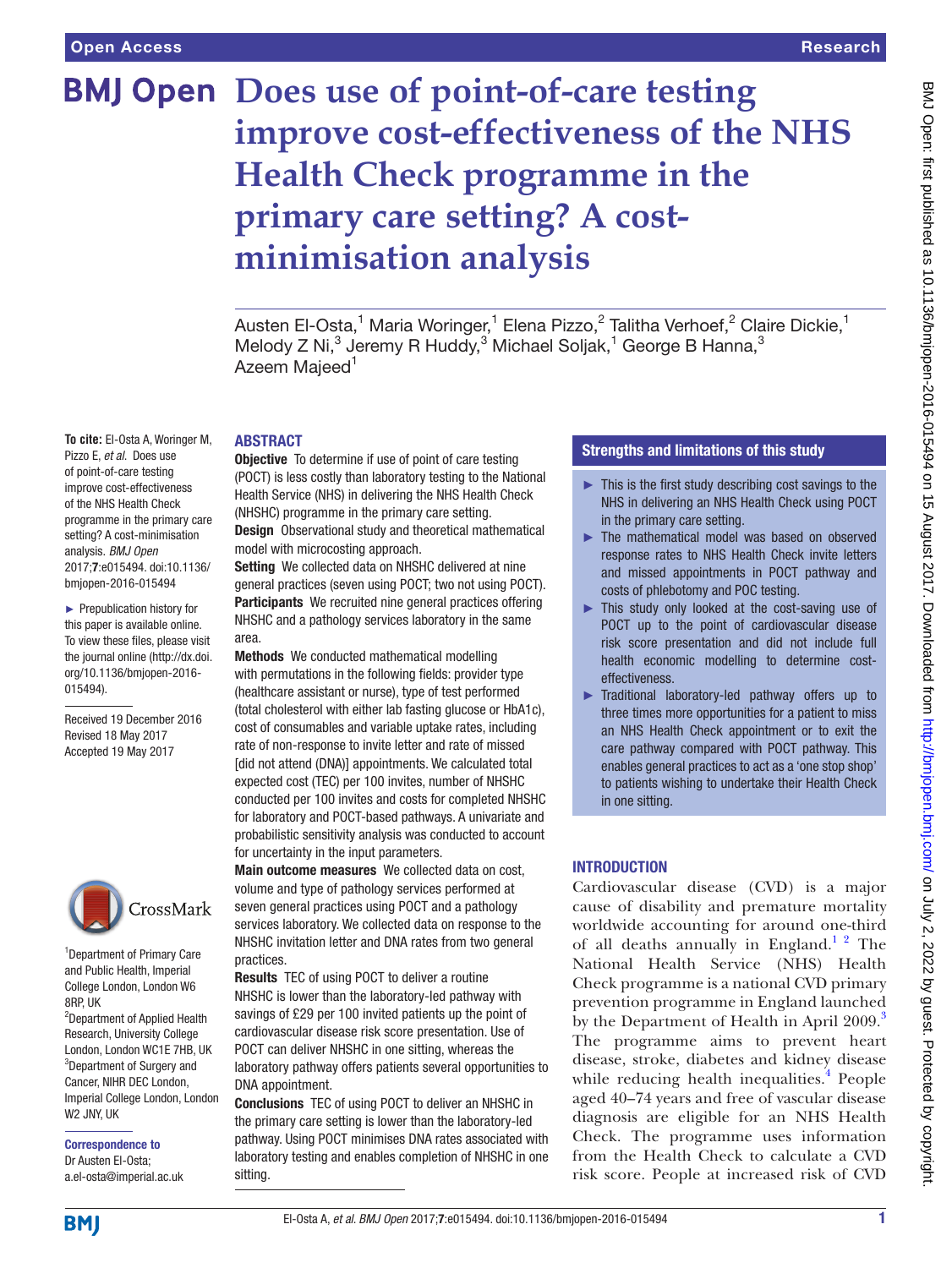are offered statins, advice and behaviour change support for lifestyle-related factors, including smoking, physical activity, alcohol consumption and diet. The programme has a potential to prevent 1600 heart attacks and strokes, 650 premature deaths and over 4000 new cases of diabetes each year.<sup>[5](#page-9-3)</sup> The projected programme cost is £180–£243million/year at full implementation with estimated cost per quality adjusted life year (QALY) being £3000 $^6$  $^6$ .

The programme is currently delivered in general practice (GP) using both laboratory and point-of-care testing (POCT) equipment to assess blood sugar (glucose or HbA1c) and total cholesterol levels. GPs relying on laboratories first schedule phlebotomy tests and afterwards conduct the full NHS Health Check using glucose and cholesterol readings to calculate and communicate CVD risk. This approach of delivering the programme requires the patient to come back for another visit following laboratory testing to complete the NHS Health Check and delays the communication of CVD risk to patients. The NHS Health Check programme delivered using POCT equipment obtains immediate total cholesterol and glucose/HbA1c results using blood samples taken from 'finger pricking' patients. The use of POCT facilitates communication of CVD risk score to patients in a single visit.

According to the results of a national study, coverage defined as the proportion of total eligible population who attended an NHS Health Check was low (21.4%) in the first 4 years after programme implementation.<sup>[7](#page-9-5)</sup> Further, only one-third of attendees at high risk were prescribed a statin after the NHS Health Check.<sup>[8](#page-9-6)</sup> Another national study found coverage to be low in the first 4 years but steadily rising from 5.8% in 2010 to 30.1% in 2012. Of those found to be at high CVD risk  $(≥20\%, 10$ -year risk) when attending an NHS Health Check, only one-fifth were newly prescribed statins. Low NHS Health Check programme coverage and statin prescribing may be exacerbated by higher rates of non-attendance (did not attend, DNA) associated with phlebotomy testing.<sup>[9](#page-9-7)</sup> Although the use of POCT may lead to better coverage and higher rates of statin prescribing, POCT is not uniformly used.

The primary aim of this analysis was to investigate a range of NHS Health Check screening scenarios to determine if routine use of POCT is less costly than laboratory testing to the NHS.

## **METHODS**

## **Data collection from contracted laboratory service**

Data were sought from a local pathology services laboratory that provides services to GPs in Northwest London to illustrate various elements and costs. Data were collected on number and breakdown of various tests requested from GPs, internal and external costs of tests, transport/ courier costs (2013–2014), cost of consumables (2013– 2014) and other infrastructure costs (2013–2014).

# GP recruitment

We collected data on NHS Health Check delivered at nine GPs (n=7 using POCT; n=2not using POCT) between September 2013 and August 2014. Nine GPs (eight using TPP SystmOne and one using EMIS Web) with a combined list size of 71500 patients (median=7009) were recruited from four Clinical Commissioning Group localities in Northwest London. Two practices offered NHS Health Check in the traditional 'laboratory model' (LAB) whereby blood samples are processed overnight in a pathology services laboratory either following delivery of the sample to the pathology laboratory (LAB-1 pathway) or following phlebotomy in secondary care (LAB-2 pathway). Seven practices used the Alere Cholestech LDX Analyzer POC device to measure total cholesterol and glucose levels following a pin prick blood sample to inform results of the NHS Health Check. Practices using POCT for this purpose were each loaned a device free of charge by the Public Health England Local Area Team (PHE LAT) in a bid to increase uptake of NHS Health Check in their locality. The cost range of the POC device used in the analysis was £950–£1500. Data on practice list size, number of patients eligible for NHS Health Check, uptake rate, practice workforce configuration, patient flow and other relevant parameters were recorded for each practice. The lineage, nature and time required for each procedure undertaken to enable a Health Check leading up to CVD risk score presentation was recorded, described and timed on three separate occasions resulting in a process map illustrating typical patient journey in either Health Checks delivery model. Aggregate, quantitative and non-patient-identifiable (ie, pseudonymised) data were collected from each participating practice.

# Understanding patient flow and process times to administer an NHS Health Check

GP staff were asked to describe how patients are identified and invited and what processes were involved in administering the NHS Health Check in each respective practice. Three mock NHS Health Check were conducted for each pathway to enable measurement of each relevant procedure. The total average time required to deliver each component of the Health Check in the primary care setting was measured and expressed in minutes and seconds, resulting in a total average time to conduct a Health Check in either POCT or LAB pathway.

## Confirming compliance of GP to PHE care quality criteria for using POCT

All seven GPs using POCT were assessed against the four PHE Care Quality Criteria for using  $POCT<sup>10</sup>$  to confirm that (1) relevant staff have been trained, (2) that there is a named POCT coordinator at each practice, (3) that an appropriate internal quality control process is in place and (4) that each POCT location is registered.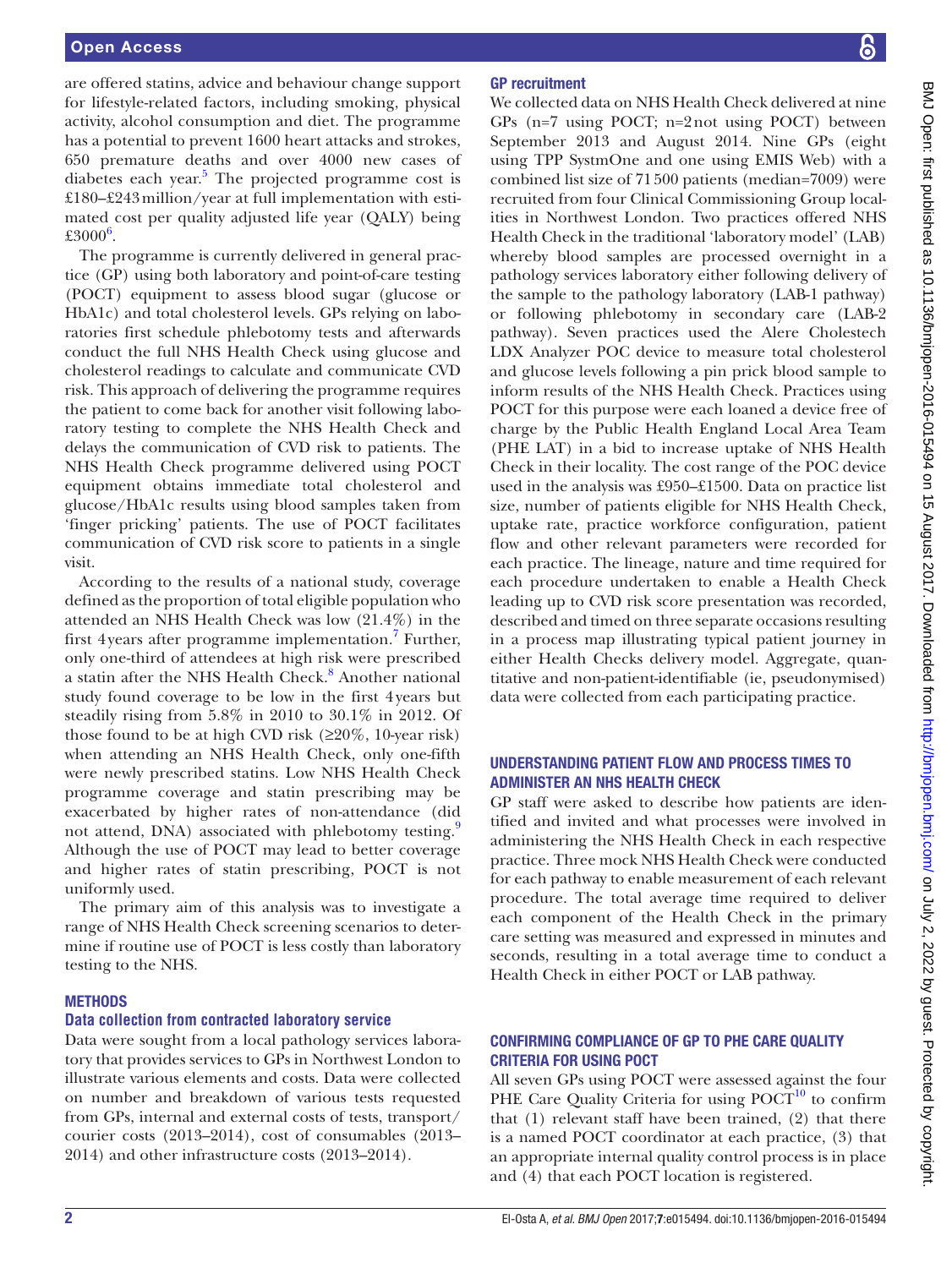# Rate of non-response to initial invite and rate of missed follow-up NHS Health Check appointments

Data on the number of patients who do not respond (DNR) to NHS Health Check invite letters and the number of patients who ultimately DNA initial or follow-up appointment are not routinely collected by GPs or PHE LAT. To address this gap in knowledge, four GPs (two using POCT and two using laboratory pathway) were commissioned to identify and invite up to 450 eligible patients who have not yet received an initial NHS Health Check invite letter. Practices were asked to record response rates to invite letter and rates of subsequent attendance or missed appointments to facilitate calculation of actual DNR and DNA rates for use in mathematical model using microcosting approach.

Although all four practices identified eligible patients and sent out invite letters, only two practices using POCT reported their findings. Recording response rates was very time consuming for practices using the laboratory pathway. These practices cited 'conflicting priorities', 'resources issues' and 'practicalities' in completing this specific component of the study. The number of patients who did not respond (DNR) to the initial invite letter was recorded by two GPs using POCT. The two GPs using POCT invited a total of 826 eligible patients, of which 75 patients completed an NHS Health Check within 4 months of initial invite. The average DNR rate following initial mail of either batch of invite letters from POCT practices was 90.2%. Although data on patients responding to invites from laboratory practices were not available, the DNR rate is expected to be similar for all practices (regardless if they use POCT or not) in the same area with similar demography attempting to engage with the same representative sample population. In view of this, DNR rates for both POCT and non-POCT practices were assumed to be the same, and an average value for DNR of 90.2% was used in the analysis.

The average percentage of patients who responded to the invite letter and proceeded to book an appointment but ultimately DNA their NHS Health Check appointment in POCT practices was 10.6%. For the subsequent steps where DNA is possible with laboratory pathway (ie, phlebotomy appointment, scheduled Health Check appointment for baseline data collection and second visit to learn about CVD risk score), a DNA rate of 5% at each bifurcation in the process tree was assumed. The choice of the 5% DNA has been made using the national data of DNA rate of  $7.5\%$  as a reference.<sup>[2](#page-9-9)</sup> Decreasing the DNA rate to 5% (as opposed to 7.5% from national data) for the laboratory pathway in subsequent bifurcations was to mitigate the risk of penalising the laboratory test attendance in favour of the POCT pathway, which has no opportunity for subsequent DNA after the initial NHS Health Check appointment. Therefore, the analysis conducted was 'worst case' scenario for POCT pathway.

# Mathematical model using microcosting approach

A microcosting analysis was undertaken from the NHS perspective. Costs were calculated using 2013–2014 rates expressed in Great British Pound. As the analysis was performed assuming a time horizon of less than 1year, the discounting of costs was deemed unnecessary.

The analysis used a decision tree to describe the options being compared and the possible pathways following them. This decision tree was based on the simplified flow diagram ([figure](#page-3-0) 1) describing the observed process elements leading to an NHS Health Check in either laboratory (LAB) or POCT pathway.

Costs were assessed using a microcosting approach. For each phase of the pathway, all resources (ie, staff, materials and consumables) were identified using data from laboratory engagement, GP engagement and observational data. Staff payments were estimated using the data on the average cost per hour in the UK from the Personal Social Service Research Unit 2014. The average cost per hour was multiplied by the time dedicated to each activity. The costs of the materials and consumables were assessed using data from the manufacturers, GPs, laboratory and evidence from the literature.

Because GPs do not routinely conduct an NHS Health Check during a consultation with patients, modelling was based on healthcare assistant (HCA) or nurse salary costs. The modelling was based on a commonly observed base case scenario: HCA-led Health Check with a DNR rate of 90.2% in both pathways, a DNA rate of 10.6% in the POCT and the first step of laboratory pathway and then a DNA rate of 5% in the following steps for the laboratory pathway; LAB fasting glucose measurement as opposed to HbA1c. The cost of the POC device (range=£950–£1500) and the costs of staff training on use of POCT were not used in the base case. The flowchart and decision tree are depicted in [figure](#page-3-0) 1. The probabilities associated with each event were obtained from real-world estimations from two POCT practices recruited into this project.

## Sensitivity analysis

A one-way sensitivity analysis was undertaken, varying all input parameters to the original Base Case Scenario between their lower and upper values ([table](#page-4-0) 1) to see how this would change the difference in total costs per 100 invites and to express the results in a tornado diagram. We included cost of device (range=£950–£1500 divided by 2000 tests) and training costs (8hours of HCA time divided by 2000 tests) in the sensitivity analysis.

A probabilistic sensitivity analysis was performed to obtain 95% credible intervals around the main results. This was done by carrying out 1000 simulations using uniform distributions for each parameter.

## Alternative scenarios

Microcosting analysis and modelling resulted in the identification of comparative cost of NHS Health Check in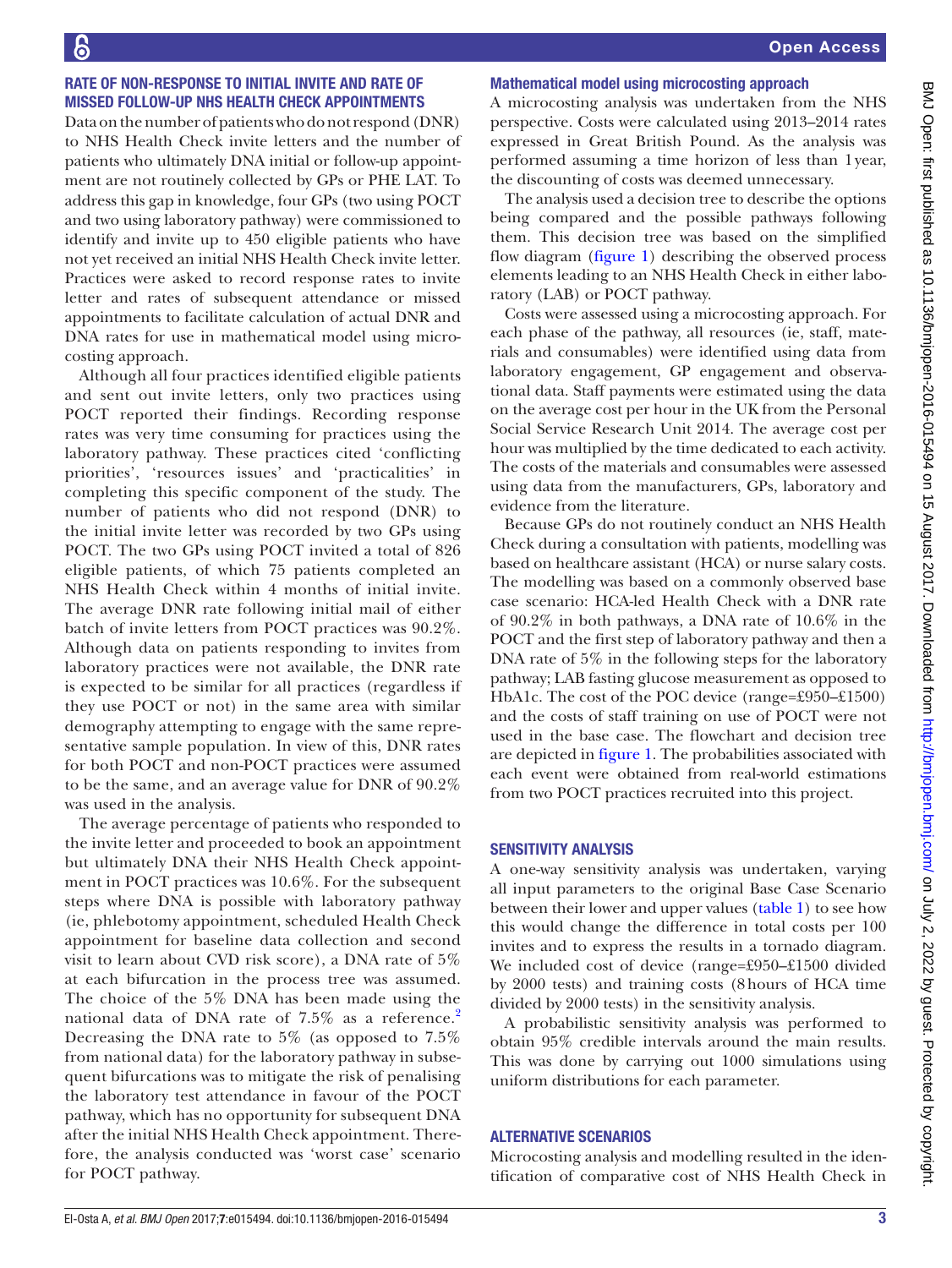**Health Check** 



<span id="page-3-0"></span>Figure 1 Decision tree showing laboratory (model 1) and POCT (model 2) NHS Health Check driven pathway. DNA, do not attend; DNR, do not spend; GP, general practice; HC, Health Check; POCT, point-of-care testing; NHS, National Health Service.

either Laboratory or POCT-driven practices to illustrate differences in the cost of one completed NHS Health Check in either pathway. We also performed the analysis for alternative scenarios: (1) cost of NHS Health Check assuming all patients respond to invite letter and complete the Health Check and (2) cost of an 'opportunistic' NHS Health Check as described below.

## Cost of an opportunistic NHS Health Check

In some cases, it is theoretically possible that a patient may be offered the opportunity to complete a Health Check 'on the spot' after being identified as eligible following routine consultation or visit to general practitioners. This is less likely in the laboratory pathway as most patients will probably need to attend phlebotomy appointment first (laboratory-1 pathway). In case of availability of a recent (<3months) blood test indicating glucose and/ or HbA1c and total cholesterol levels on the patient's electronic health record (EHR), it would be possible for the patient to complete an 'opportunistic' Health Check (laboratory-2 pathway) pending availability of nurse or HCA. Because no information on the number of patients that would be offered an opportunistic Health Check or how many patients would DNA follow-up appointments in laboratory pathway was available, the total expected cost (TEC) of these options could not be calculated in the main model. However, the costs for one patient who completes an opportunistic Health Check for either pathway could be calculated.

# **Ethics**

Ethical approval was not sought for this study as it did not involve recruitment of participants or use of patient identifiable data and other qualifying criteria. This was confirmed by completing the Health Research Authority (HRA) online decision tool for ethics, as evidenced by the HRA Tool Output Page.

## **RESULTS**

## **Understanding patient flow and process times to administer an NHS Health Check**

Patients undertaking an NHS Health Check in the laboratory pathway have two or three opportunities to miss an appointment or exit the care pathway, whereas patients undertaking an NHS Health Check in the POCT pathway only had one opportunity to miss the initial appointment [\(figure](#page-3-0) 1).

The time required to conduct an NHS Health Check up to the point of CVD risk score calculation varied from practice to practice (range=20–40min) irrespective of whether they were using POCT. The shortest time recorded was for a simulated patient undertaking an opportunistic Health Check assuming that recent (<3month) blood results, and blood pressure readings were available on the patient's EHR.

The average time required to acquire a blood sample was 2.5min longer with the cannulated syringe method used in the laboratory pathway than via the finger pin prick sampling method used in the POCT pathway. Events related to drawing a blood sample with a cannulated syringe include rolling up the patient's sleeve, applying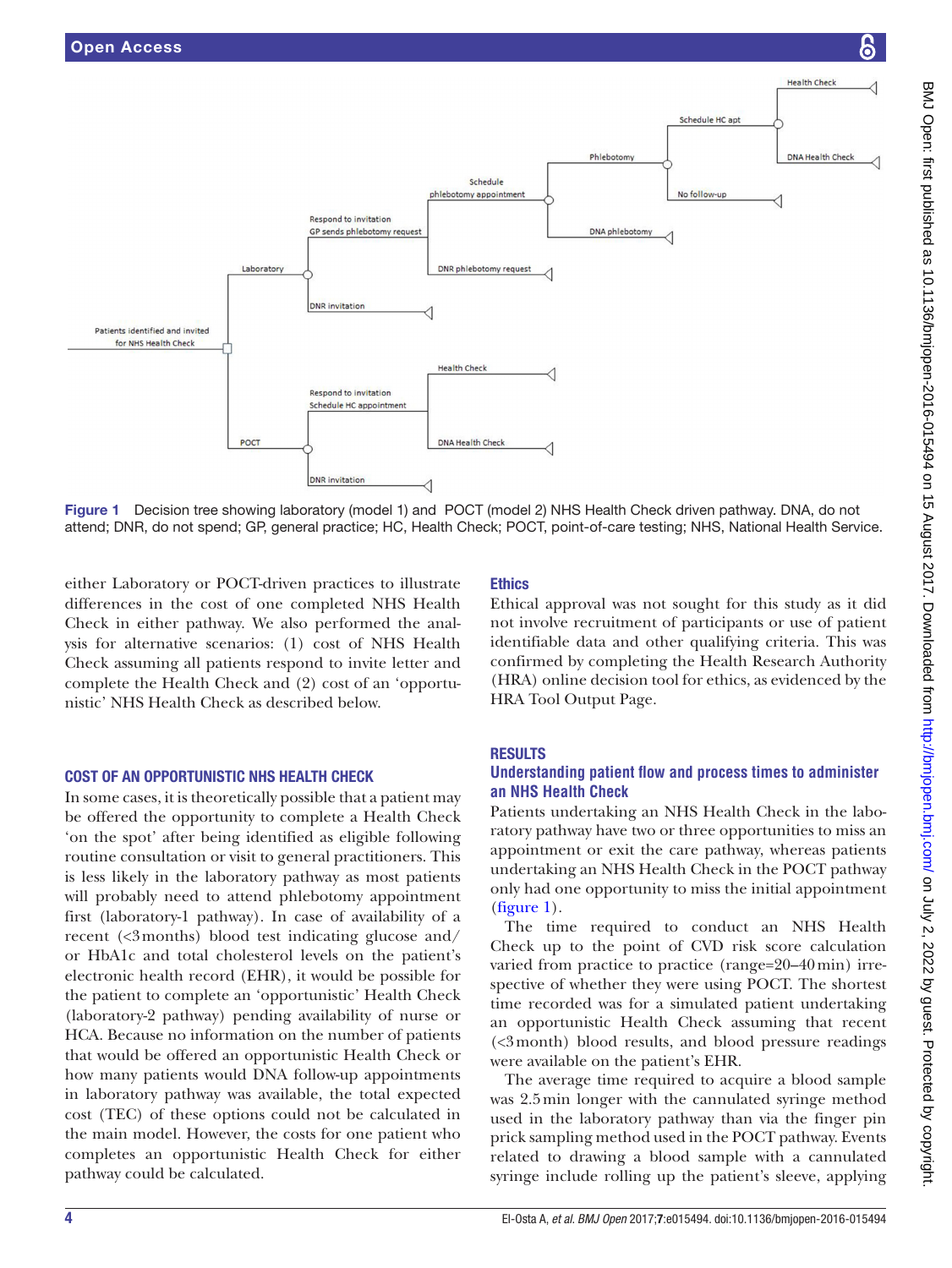| Input parameters for sensitivity analysis<br>Table 1                   |                     |                          |                |                                                                             |
|------------------------------------------------------------------------|---------------------|--------------------------|----------------|-----------------------------------------------------------------------------|
| Parameter                                                              | <b>Base</b><br>case | Lower<br>limit           | Upper<br>limit | Comment                                                                     |
| Probabilities                                                          |                     |                          |                |                                                                             |
| Response to initial invitation (model 1-LAB)                           | 9.8%                | 6.3%                     | 13.3%          | Variation between clinics 1 and 2 is used for the lower and<br>upper limits |
| Response to initial invite and schedule HC appointment (model 2-POCT)  | 9.8%                | 6.3%                     | 13.3%          | Variation between clinics 1 and 2 is used for the lower and<br>upper limits |
| Schedule phlebotomy appointment (model 1-LAB)                          | 89.4%               | 84%                      | 94.7%          | Variation between clinics 1 and 2 is used for the lower and<br>upper limits |
| Attend phlebotomy                                                      | 95.0%               | 90%                      | 100%           | Assumption                                                                  |
| Schedule HC appointment (model 1-LAB)                                  | 95.0%               | 95%                      | 100%           | Assumption                                                                  |
| Attend HC appointment (model 1-LAB)                                    | 95.0%               | 90%                      | 100%           | Assumption                                                                  |
| Attend HC appointment (model 2-POCT)                                   | 89.4%               | 84%                      | 94.7%          | Variation between clinics 1 and 2 is used for the lower and<br>upper limits |
| Staff time (minutes)                                                   |                     |                          |                |                                                                             |
| PM for sending invite letter and phlebotomy request form (model 1-LAB) | စ                   | $\overline{\phantom{0}}$ | $\overline{C}$ | Assumed 1 min if via Docmail and 5 min if manual                            |
| $I-LAB$<br>Admin time for scheduling phlebotomy appointment (model 1   | 5                   |                          | ဖ              | Assumed up to 6 min during busy times                                       |
| HCA or nurse time for phlebotomy (model 1-LAB)                         | $\overline{C}$      | $^\infty$                | $\frac{5}{1}$  | Assumed 8 min if expedient or 15 min                                        |
| Admin time for scheduling HC appointment (model 1-LAB)                 | 5                   | $\mathbf{\tau}$          | ဖ              | Assumed up to 6 min during busy times                                       |
| HCA or nurse time for Health Check (model 1-LAB)                       | $\overline{c}$      | $\overline{c}$           | $\overline{a}$ | 20 min is minimum for data entry time stamp                                 |
| 2-POCT)<br>Admin time for scheduling Health Check appointment (model   | 5                   |                          | $\circ$        | Assumed up to 6 min during busy times                                       |
| HCA or nurse time for health check (model 2-POCT)                      | 80                  | 20                       | $\overline{a}$ | 20 min is minimum for data entry time stamp                                 |
| Salaries*                                                              |                     |                          |                |                                                                             |
| Practice manager (£ per hour)                                          | £26.32              | £23.09                   | £29.54         | From source                                                                 |
| Admin (£ per hour)                                                     | £12.26              | £11.26                   | £13.25         | From source                                                                 |
| HCA or nurse (£ per hour)                                              | £20.00              | £20.00                   | £44.00         | HCA or nurse salaries are used for the lower and upper limits               |
| Staff time costs (based on staff time multiplied by salary)            |                     |                          |                |                                                                             |
| Sending invite letter and phlebotomy request (model 1)                 | £2.63               | T.                       | $\mathbf{L}$   | Based on parameters above                                                   |
| Schedule phlebotomy (model 1-LAB)                                      | £1.02               |                          | т              | Based on parameters above                                                   |
| Phlebotomy (model 1-LAB)                                               | £3.33               | T                        | $\mathbf{L}$   | Based on parameters above                                                   |
| Schedule HC appointment (model 1-LAB)                                  | £1.02               | П                        | Т              | Based on parameters above                                                   |
| HC appointment (model 1-LAB)                                           | £6.67               | T                        | $\mathbf{I}$   | Based on parameters above                                                   |
| Schedule HC appointment (model 2-POCT)                                 | £1.02               |                          | ı              | Based on parameters above                                                   |
| HC appointment (model 2-POCT)                                          | £10.00              | $\mathbf{I}$             | $\mathbf{I}$   | Based on parameters above                                                   |
|                                                                        |                     |                          |                | Continued                                                                   |

<span id="page-4-0"></span>5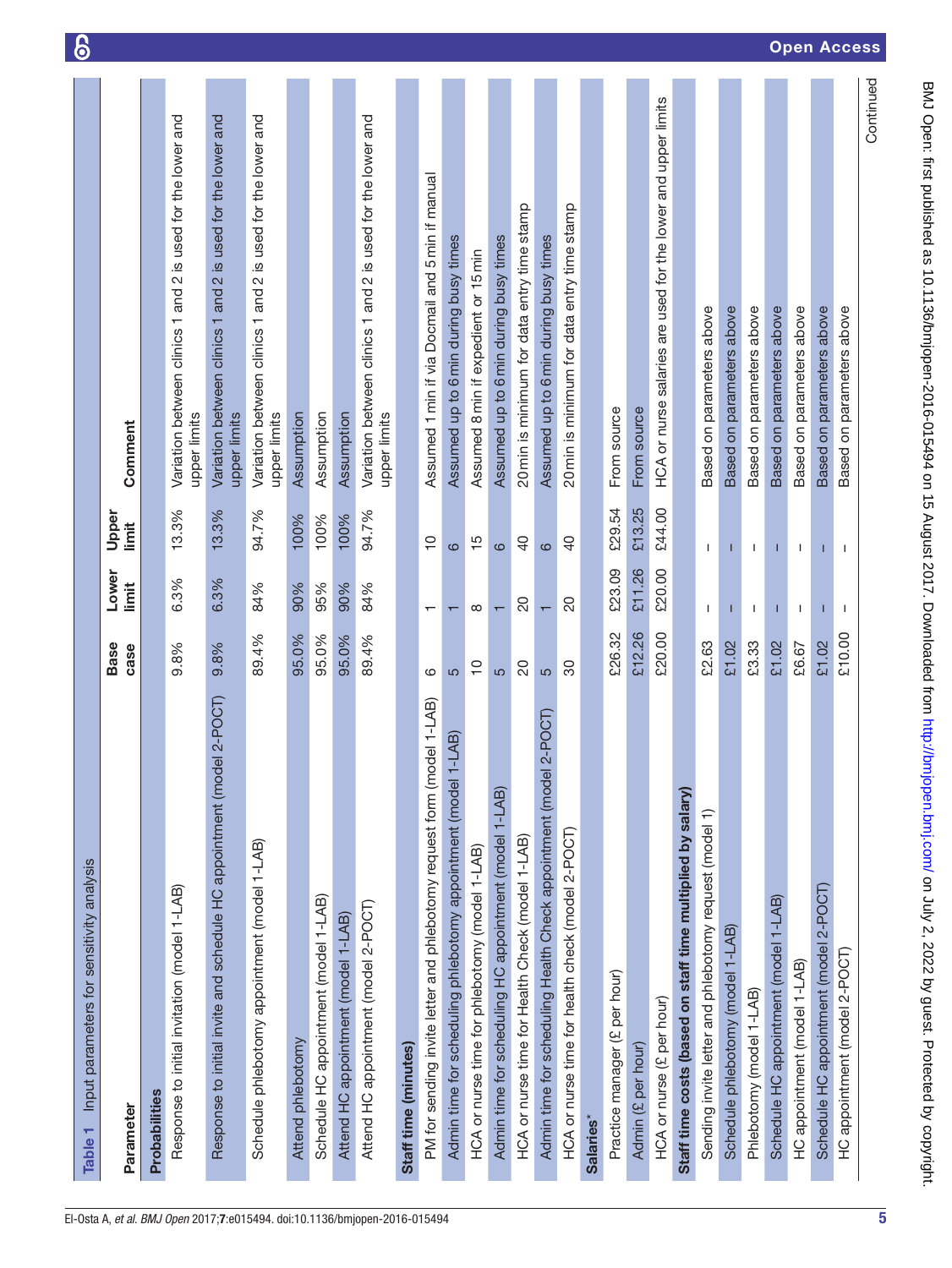| Table 1 Continued                                                                                                       |                     |                |                |                                                                                            |
|-------------------------------------------------------------------------------------------------------------------------|---------------------|----------------|----------------|--------------------------------------------------------------------------------------------|
| Parameter                                                                                                               | <b>Base</b><br>case | Lower<br>limit | Upper<br>limit | Comment                                                                                    |
| Other costs                                                                                                             |                     |                |                |                                                                                            |
| Letter with phlebotomy request torm                                                                                     | £0.65               | 0.65           | 0.74           | 55p (second-class mail) or 64p (first-class mail)+10p for printing<br>and stationary costs |
| Consumables lab                                                                                                         | £0.62               | 0.62           | 0.62           | No range proposed as these were the costs provided by Lab                                  |
| Glucose or HbA1c test lab                                                                                               | £3.19               | £3.19          | £3.80          | Glucose or HbA1c test is used for lower and upper limits<br>provided by Lab                |
| Cholesterol test lab                                                                                                    | £3.19               | £3.19          | £3.19          | No range proposed as these were the costs provided by Lab                                  |
| POCT consumables                                                                                                        | £6.02               | £5.00          | £7.00          | Assumed that other devices might have different costs                                      |
| POCT training cost, per test†                                                                                           |                     | Ī              | £0.08          | Excluding (lower limit) or including (upper limit) these costs                             |
| Cost of POCT device, per test‡                                                                                          | I                   |                | £0.75          | Excluding (lower limit) or including (upper limit) these costs                             |
| HBased on 8-hour training costs for HCA divided by 2000 tests.<br>From PSSRU Unit Costs of Health and Social Care 2014. |                     |                |                |                                                                                            |

a constriction band, labelling the blood vials, disinfecting the injection site, inserting the cannula, attaching the collection vials, drawing of blood sample, removing the cannula, applying digital pressure followed by a plaster over the wound and preparing the vials for dispatch. Accessing a blood sample with the finger prick method involved fewer steps, including disinfecting the injection site, finger pin prick, transferring blood aliquot onto a cassette via capillary tube to enable measurement with POC device and applying a plaster to the wound area. The 5min time required for the POC device to deliver the test results was routinely used to apply the sphygmomanometer enabling further interlocution with the patient to drive the Health Check.

# Adherence of GPs to PHE quality care criteria for using POCT

All seven GPs using POCT (100%) demonstrated that their staff were (1) suitably trained to use POC device, (2) that an appropriate internal quality control process was in place as evidenced by daily control sample and monthly calibration of the POCT device and (3) that each POCT location was registered in an accredited External Quality Assessment Programme. Only five (71%) of seven practices confirmed that they had a nominated POCT coordinator. The overall score for compliance to the four PHE Quality Care Criteria for Using POCT was 92% for all seven practices.

# Results of the model

Without taking into account DNR and DNA rates, one entire Health Check in the laboratory pathway would cost £22.32 (£3.28 for the response to the letter and sending a phlebotomy request, £1.02 for scheduling a phlebotomy appointment, £10.33 for phlebotomy and blood tests, £1.02 for scheduling the Health Check appointment and £6.67 for the final Health Check appointment). One entire Health Check in the POCT pathway would cost £17.04 (£1.02 for the response to the letter and sched uling the Health Check appointment and £16.02 for the Health Check appointment including POCT blood tests). Therefore, without taking into account DNR and DNA, one completed Health Check using POCT would cost £5.28 less than one completed using laboratory pathway.

Because of the higher number of visits needed for the laboratory pathway, there is a higher risk of subse quent DNA for the entire pathway compared with POCT pathway, which delivers the Health Check in one sitting. The calculated number of completed Health Checks per 100 invites and the costs per one completed Health Check are shown in [table](#page-6-0) 2. The TEC of NHS Health Check per 100 patients in the base case scenario was £29 lower (95% credible interval=−£244 to £95) in POCT-led pathway than in laboratory pathway. The TEC per one completed Health Check was £7 lower in the POCT pathway  $(TEC=18)$  than in the laboratory pathway  $(TEC=£25)$ when DNA and DNR rates are taken into account.

# One-way sensitivity analysis

‡Based on £950–£1500 cost range of POC device divided by 2000 tests. HC, health care; HCA, healthcare assistant; POCT, point-of-care testing.

:Based on £950-£1500 cost range of POC

မှ

health care; HCA, healthcare assistant; POCT, point-of-care testing.

device divided by 2000 tests.

The value of each parameter was varied between the lower and the upper values to check how this would influence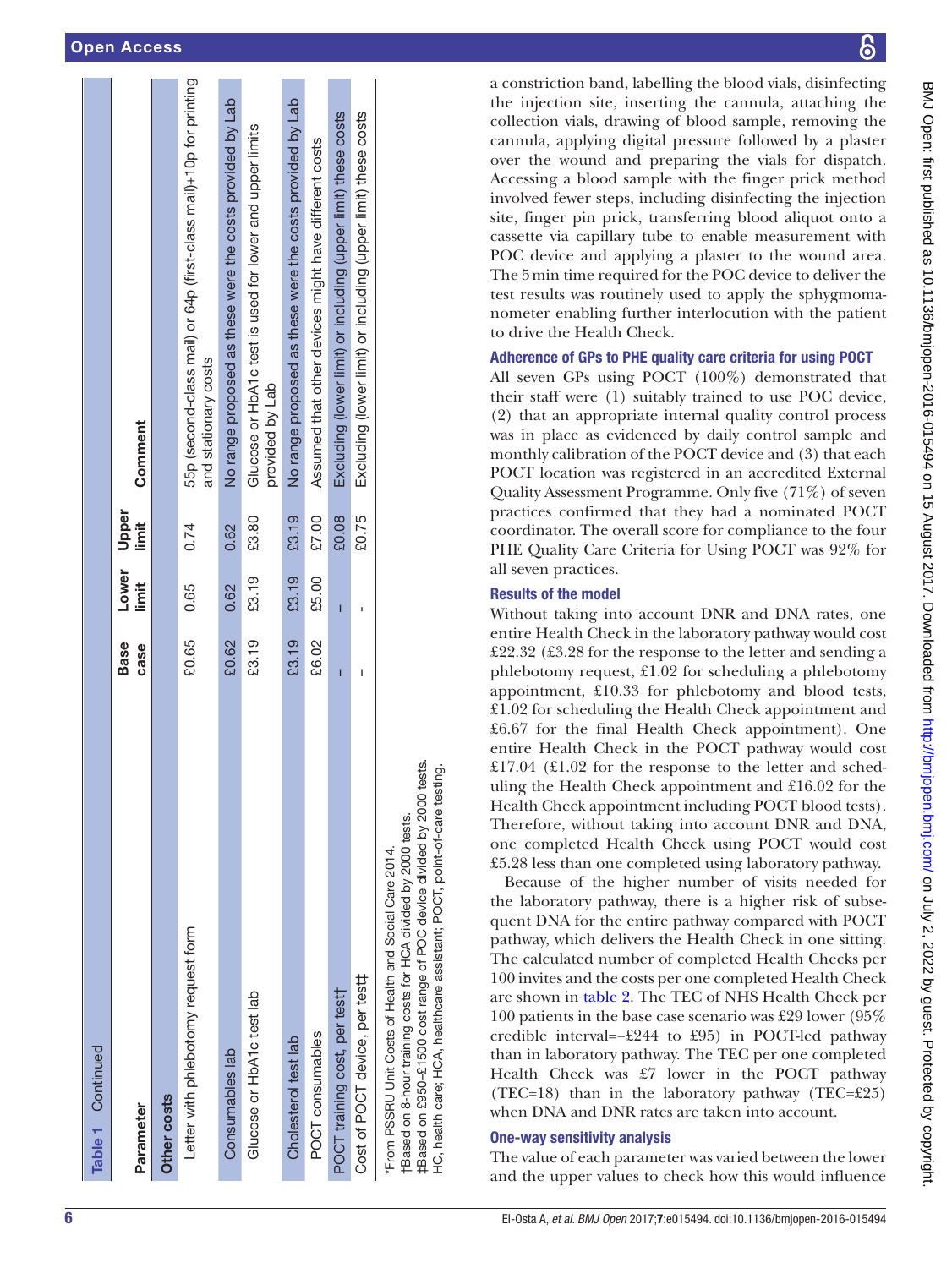<span id="page-6-0"></span>Base case scenario showing total expected cost (TEC, number of completed Health Checks and costs per completed Health Check per 100 invites (including 95% credible intervals from probabilistic sensitivity analysis (PSA))

| <b>TEC</b> (range)       | No. of NHS Health Check<br>completed (range) | <b>TEC per completed NHS Health</b><br>Check (range) |
|--------------------------|----------------------------------------------|------------------------------------------------------|
| £189.00 (£164 to £561)   | 7.50 (5.0 to 10.7)                           | £25 (£25 to £51)                                     |
| £160.00 (£117 to £354)   | 8.74 (5.8 to 11.9)                           | £18 (£17 to £36)                                     |
| $-E29$ ( $-E244$ to £95) | 1.25 $(-3.6 \text{ to } 5.5)$                | $-E7$ ( $-E23$ to $-E2$ )                            |
|                          |                                              |                                                      |

NHS, National Health Service; POCT, point-of-care testing; TEC, total expected cost.

the difference in TECs per 100 invites. The tornado diagram ([figure](#page-6-1) 2) shows the 10 parameters with the largest influence on the results. Only three parameters had a large enough impact on the results to change the difference from negative to positive rendering the POCT model more expensive in this case.

When the response to the invitation in laboratory pathway was low or the response to the invitation in POCT pathway was high, total costs per 100 invites were higher for POCT. In this case, the number of completed Health Checks in the POCT pathway was higher, and the costs per completed Health Check were equal to the base case.

When the HCA or nurse time for the Health Check was high, the total costs per 100 invites were higher for POCT than for the LAB model, the number of completed Health Checks was the same as in the base case and the cost per completed Health Check for POCT was higher than that in the base case (up to £22) but still lower than that in the LAB model.

## Alternative scenarios

## Cost of Health Check assuming all patients respond to invite letter and complete the Health Check

If we assume all invited persons would respond in both the laboratory pathway and the POCT pathway, but some people would drop out of the pathway because of missed appointments (ie, DNR rate is 0%, but DNA rate as in the base case model), 77 Health Checks would be completed in the laboratory pathway compared with 89 in the POCT pathway. The TEC per one completed Health Check would be the same as when taking into account observed



<span id="page-6-1"></span>Figure 2 Tornado diagram showing the 10 parameters with the largest influence on the difference in costs per 100 invites. HC, health care; HCA, healthcare assistant; POCT, point-of-care testing.

DNR rates (TEC= £25 for Laboratory and £18 for POCT; [table](#page-7-0) 3).

#### Cost of opportunistic Health Checks

The costs for one patient who completes an opportunistic NHS Health Check for either pathway are shown in [table](#page-7-1) 4. The costs for an opportunistic health check via laboratory-1 pathway (ie, phlebotomy at GP) would be £21.67, which is effectively the costs of the normal laboratory pathway minus the costs of sending a letter with the phlebotomy request (£0.65/patient). An opportunistic Health Check in laboratory-2 pathway (ie, no phlebotomy indicated as recent blood results are available on patient's EHR) would cost £7.69 less. An opportunistic Health Check using POCT would cost the same as the normal POCT pathway (£17.04). For all opportunistic Health Checks, the costs of sending an invitation letter (calculated at £21.93 per 100 invites, but not included in the main model because it applies to all pathways) can be omitted.

#### **Discussion**

This is the first study using a cost-minimisation analysis to investigate the potential cost-saving use of POCT in delivering NHS Health Check in the primary care setting. According to the results of the mathematical model, the cost savings to the NHS associated with POCT were estimated at £29 per 100 patients.

The total excepted cost of a POCT-driven NHS Health Check in GP was likely to be lower than the traditional laboratory pathway up to the point of CVD risk score presentation. This applied to all scenarios, including those scenarios that factored in the cost of the device and the cost of staff training on use of POCT, both when looking at the cost of a Health Check for 100 patients, and the per-patient cost for one completed Health Check. The only exception to this was when a patient was offered an opportunistic Health Check following a routine consultation visit to the GP where the patient's EHR indicated recent (<3 months) blood results for glucose and/ or HbA1c and cholesterol levels (£7.69 for laboratory vs £17.04 for POCT). A 4-year study found 25% of Health Checks completed in GP to result from opportunistic recruitment with 75% of all Health Checks completed using prescheduled appointments. $\frac{11}{11}$  It is unknown what proportion of all NHS Health Check are delivered using POC testing.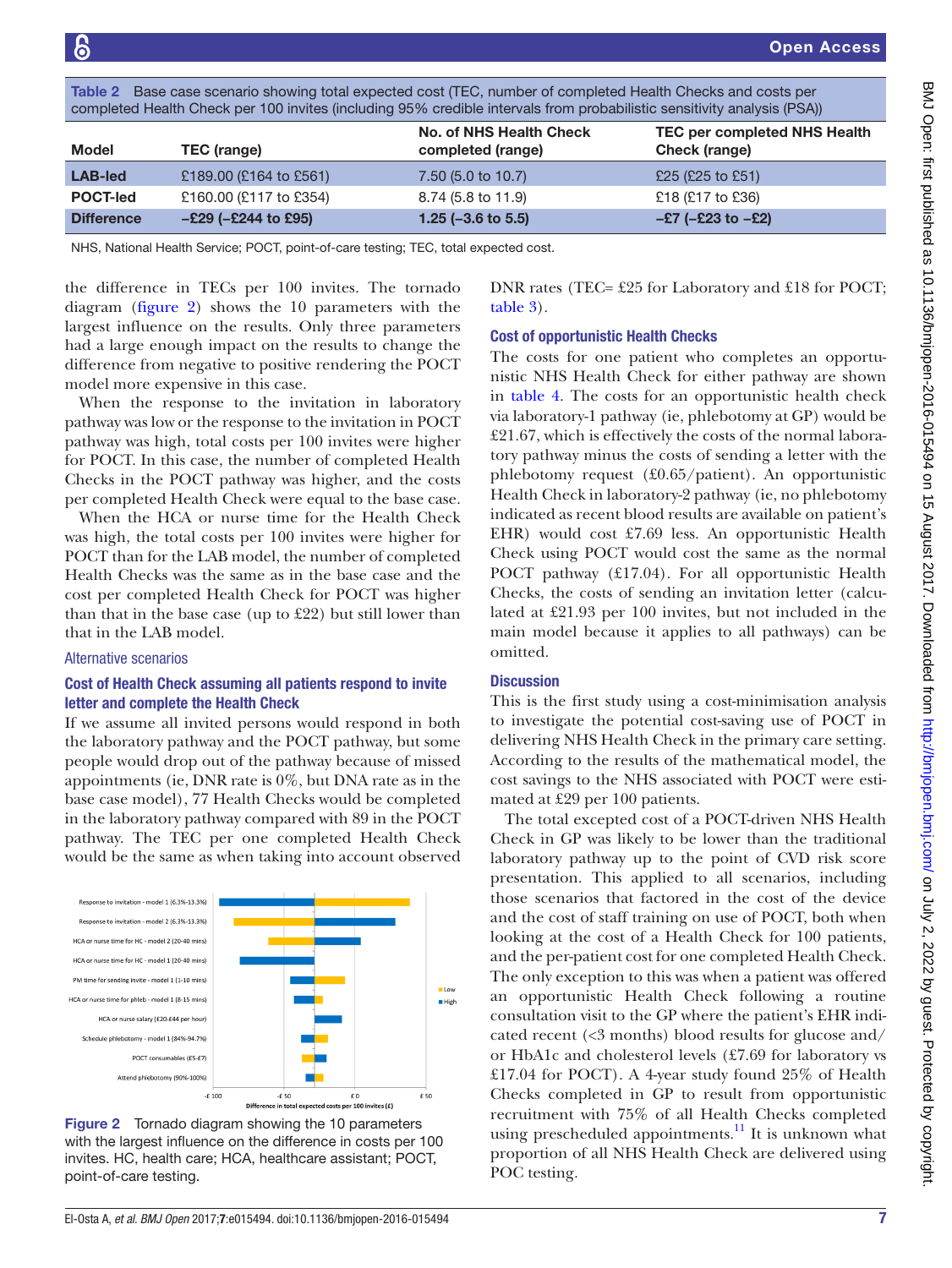|                                                                     | completed health check per 100 invites assuming all patients respond to invite letter                                                                                                                                                                                                                                                                                                                                                                                                                                                                                                                                                                                                                                                                                                                                                |                                            |                                                                                                                                                                                                                                                                                                                                                                                                                                                                                                                                                                                                                                                                                                                                                                                                             |  |  |
|---------------------------------------------------------------------|--------------------------------------------------------------------------------------------------------------------------------------------------------------------------------------------------------------------------------------------------------------------------------------------------------------------------------------------------------------------------------------------------------------------------------------------------------------------------------------------------------------------------------------------------------------------------------------------------------------------------------------------------------------------------------------------------------------------------------------------------------------------------------------------------------------------------------------|--------------------------------------------|-------------------------------------------------------------------------------------------------------------------------------------------------------------------------------------------------------------------------------------------------------------------------------------------------------------------------------------------------------------------------------------------------------------------------------------------------------------------------------------------------------------------------------------------------------------------------------------------------------------------------------------------------------------------------------------------------------------------------------------------------------------------------------------------------------------|--|--|
| Alternative scenario assuming all patients respond to invite letter |                                                                                                                                                                                                                                                                                                                                                                                                                                                                                                                                                                                                                                                                                                                                                                                                                                      |                                            |                                                                                                                                                                                                                                                                                                                                                                                                                                                                                                                                                                                                                                                                                                                                                                                                             |  |  |
| Model                                                               | <b>Total Expected Costs (TEC)</b>                                                                                                                                                                                                                                                                                                                                                                                                                                                                                                                                                                                                                                                                                                                                                                                                    | <b>No of NHS Health Check</b><br>completed | <b>TEC per completed NHS Health</b><br><b>Check</b>                                                                                                                                                                                                                                                                                                                                                                                                                                                                                                                                                                                                                                                                                                                                                         |  |  |
| <b>LAB-led</b>                                                      | £1932                                                                                                                                                                                                                                                                                                                                                                                                                                                                                                                                                                                                                                                                                                                                                                                                                                | 76.62                                      | £25                                                                                                                                                                                                                                                                                                                                                                                                                                                                                                                                                                                                                                                                                                                                                                                                         |  |  |
| <b>POCT-led</b>                                                     | £1640                                                                                                                                                                                                                                                                                                                                                                                                                                                                                                                                                                                                                                                                                                                                                                                                                                | 89.37                                      | £18                                                                                                                                                                                                                                                                                                                                                                                                                                                                                                                                                                                                                                                                                                                                                                                                         |  |  |
| <b>Difference</b>                                                   | $-E292$                                                                                                                                                                                                                                                                                                                                                                                                                                                                                                                                                                                                                                                                                                                                                                                                                              | 12.75                                      | $-E7$                                                                                                                                                                                                                                                                                                                                                                                                                                                                                                                                                                                                                                                                                                                                                                                                       |  |  |
|                                                                     | NHS, National Health Service; POCT, point-of-care testing; TEC, total expected cost.                                                                                                                                                                                                                                                                                                                                                                                                                                                                                                                                                                                                                                                                                                                                                 |                                            |                                                                                                                                                                                                                                                                                                                                                                                                                                                                                                                                                                                                                                                                                                                                                                                                             |  |  |
|                                                                     | There is wide variation in how the NHS Health Check<br>rogramme is currently being delivered. <sup>11</sup> This study<br>llustrated a number of possible entry points that would<br>nable a patient to undertake an NHS Health Check in<br>GP (figure 1). However, in contradistinction to the POCT<br>athway which delivers the Health Check in one sitting,<br>he number of bifurcations in the laboratory pathway<br>mply that patients have three times more opportunities to<br>niss a health check-related appointment. Missed appoint-<br>nents represent a significant burden on NHS resources, $^{12}$<br>with up to 9% of total outpatient appointments missed<br>n 2014–15 <sup>13</sup> . While it is difficult to establish the exact<br>inancial impact of missed GP appointments, missed first<br>uppertunity to NHS | with missed appointments.                  | programme more effectively. <sup>15</sup> A wide variation is<br>coverage between English regions $(9.4\%$ to $30.7\%)$ and<br>between GPs $(0\%$ to $72.7\%)$ and among ethnic minoritie<br>suggests that the programme is not delivered equitabl<br>throughout England. <sup>8</sup> By lowering the opportunity fo<br>missed appointments, POCT may offer an effective wa<br>to increase coverage while also reducing costs associate<br>A recent evaluation of New Zealand's Heart Chec<br>Programme (NZHCP) showed that whereas the coverage<br>rate was initially poor, the programme eventually met it<br>national target coverage rate of 90% following a serie<br>of patient engagement initiatives coupled to effective<br>use of $\text{IT}^{\,16}$ The evaluation identified the need for black |  |  |

<span id="page-7-0"></span>Table 3 Alternative scenario showing total expected cost (TEC costs, number of completed health checks and costs per completed health check per 100 invites assum

Programme is currently being delivered.<sup>1</sup> illustrated a number of possible entry points that we are that we also that  $\alpha$ enable a patient to undertake an NHS Health  $GP$  [\(figure](#page-3-0) 1). However, in contradistinction pathway which delivers the Health Check in the number of bifurcations in the laboratory imply that patients have three times more opportunities to the toportunity. miss a health check-related appointment. Mi ments represent a significant burden on NHS with up to  $9\%$  of total outpatient appointments with up to  $9\%$ in  $2014-15^{13}$ . While it is difficult to establi financial impact of missed GP appointments outpatient appointments were estimated to cost the NHS up to £225 million in 2012–13<sup>14</sup>. Use of POCT to deliver NHS Health Check in one sitting could result in fewer missed GP or outpatient/phlebotomy appointments with cost savings from the NHS perspective.

## Cost minimisation using POCT for routine NHS Health Check

There is much interest in reducing costs and in improving overall effectiveness of CVD screening, and the NHS Health Check Programme is the first such national CVD risk assessment and management programme in England. The Department of Health's modelling of the programme's cost-effectiveness was based on the assumption that the NHS Health Check programme would be widely implemented with good overall uptake.<sup>6</sup> However, a 4-year evaluation of the NHS Health Check programme reported low coverage (21.4%) suggesting that there is significant room for improvement in delivering the

Heart Check the coverage tually met its wing a series to effective use of IT.<sup>16</sup> The evaluation identified the need for blood tests as an impediment to slow uptake initially, and case studies involving the use of POCT to support NZHCP were deemed effective. However, use of POCT in NZHCP was considered too expensive from the perspective of the provider, although it is unknown whether this conclusion resulted from a cost-minimisation analysis.<sup>[16](#page-9-15)</sup>

In the present analysis, we assumed that a Health Check would require a minimum time of 20min (lower limit) and up to 40min (upper limit). The mathematical model assumed a base case of 20min for the laboratory pathway and 30min for the POCT pathway. The discrepancy, which was in favour of the laboratory pathway, was included because we acknowledged that not all patients in the laboratory pathway will have a blood test at the GP (i.e, some patients will have phlebotomy in pathology services laboratory). We also assumed 5% DNA rate for

<span id="page-7-1"></span>

| Table 4                              | Costs for one patient completing an opportunistic NHS Health Check at GP in either pathway |                                       |                                       |
|--------------------------------------|--------------------------------------------------------------------------------------------|---------------------------------------|---------------------------------------|
| <b>Event</b>                         | Laboratory-1<br>(phlebotomy)                                                               | Laboratory-2<br>(no phlebotomy at GP) | <b>POCT</b><br>(via pin prick sample) |
| GP hands out a phlebotomy<br>request | £2.63                                                                                      |                                       |                                       |
| Schedule phlebotomy<br>appointment   | £1.02                                                                                      |                                       |                                       |
| Phlebotomy                           | £10.33                                                                                     | -                                     | -                                     |
| Schedule health check                | £1.02                                                                                      | £1.02                                 | £1.02                                 |
| <b>CVD risk score presentation</b>   | £6.67                                                                                      | £6.67                                 | £16.02                                |
| <b>Total cost</b>                    | £21.67                                                                                     | £7.69                                 | £17.04                                |

CVD, cardiovascular disease; GP, general practitioner; NHS, National Health Service; POCT, point-of-care testing.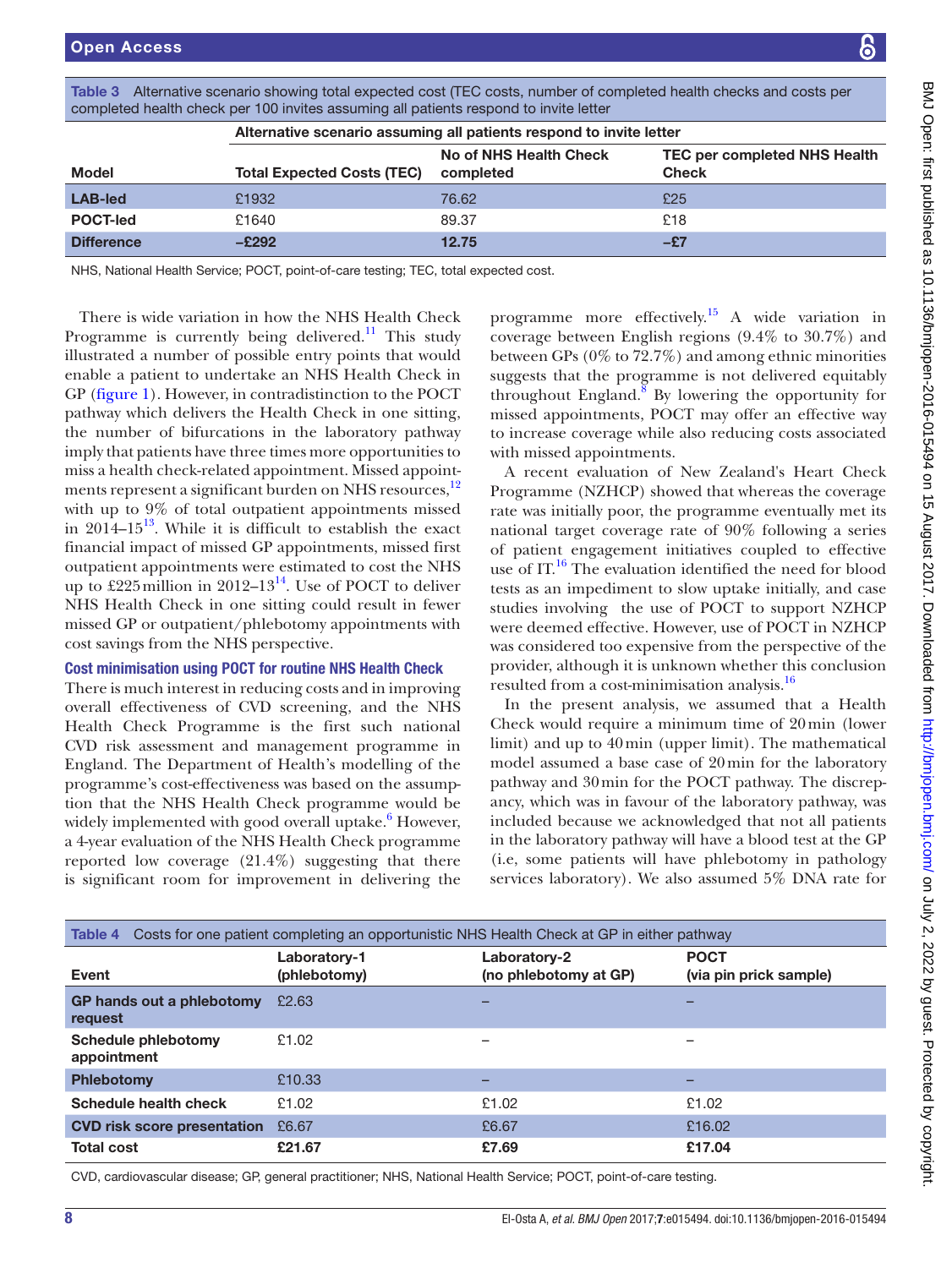subsequent Health Check-related appointments in the laboratory pathway as opposed to 7.9% national average rate in order to not penalise this pathway. In spite of this, and considering that the costs of POC devices with similar capabilities are likely to decrease as technology and related markets develop further, the results of this cost-minimisation analysis, which represent a 'worst case' scenario for POCT pathway, are still in favour of using POC to support NHS Health Check in the primary care setting from the NHS perspective.

## Extant barriers for widespread adoption of POCT to drive NHS Health Check

The findings of this study illustrated routine use of POCT in GP to support NHS Health Check in the contemporary setting, with good overall compliance of the GPs to the four PHE Care Quality Criteria for using POCT.<sup>[10](#page-9-8)</sup> However, there are a number of extant barriers to the widespread adoption and diffusion of POCT in primary care generally,  $17-19$  including current reimbursement models and misaligned incentives.[17](#page-9-16) Whereas other barriers such as prevailing attitudes of healthcare practitioner or a preference to use laboratory services over POCT can be overcome with relatively minor changes to work pattern, structural barriers including the lack of a suitable funding and reimbursement model will require policy change if widespread NHS adoption is to be achieved.<sup>17 20</sup> Evidence of cost savings to the NHS from using POCT may provide a rationale for a change in the current reimbursement model and incentives to GPs in favour of wider adoption and use of POCT for specified purposes. POC device manufacturers could also offer a discounted pricing policy for test panels to increase their market presence and to overcome the perceived test cost procurement barrier when introducing POCT more extensively within the NHS for specific purposes. $^{21}$  The recently proposed changes to the NHS Pathology tariff are likely to positively affect the general adoption and diffusion of POCT in the UK. However, further research is needed to develop scaling-up strategies to address the resourcing, clinical governance and economic impact of widespread NHS implementation for the purpose of supporting NHS Health Check in the primary care settingP.

## Implications of the study

By facilitating screening in a single visit while offering satisfactory accuracy of testing, POCT has clear advantages over the laboratory-based approaches, which may be time consuming. $^{22}$  POCT also carries the potential of improved patient care, with lower recurrent hospital admissions and economic savings for preventable chronic conditions[.20 23](#page-9-19) These patient benefits may occur in the hospital setting, in GP, in the community setting and in remote areas. $6\frac{23\,24}{2}$  There is growing interest internationally and in the UK among clinicians to use POC testing to help diagnose a range of acute and chronic conditions $^{25}$ and in supporting antibiotic stewardship.[17 26–28](#page-9-16) However, unless the cost of the tests (including equipment,

consumables and time) were fully reimbursed, the practice could lose money from using  $POCT<sup>17</sup>$  $POCT<sup>17</sup>$  $POCT<sup>17</sup>$ . This is one of the factors that has hindered the uptake of POCT in the primary care setting in England.

This study shows that the NHS Health Check programme would cost less from the NHS perspective if POCT was used at scale. Future large-scale public health screening programmes should ideally consider a disruptive commissioning model that includes reimbursement and other incentives to affect the large-scale adoption of suitable multi-array POC devices in GP with the potential to reduce costs from the NHS perspective.

Low statin prescribing to people at increased CVD risk and variation in statin prescribing among GPs also highlights the need for better follow-up of patients. $8929$ Because CDV risk score is available immediately following a Health Check with POCT, it could potentially expedite the timely prescription of statins to patients identified to be at high CVD risk during a routine or follow-up appointment with GP or prescribing clinician.

Advances in technology and miniaturisation could result in more affordable POC devices with added functionality to support different clinic needs in routine general practice. Competitive behaviour between POC device manufacturers could lead to lower costs and increased quality of base unit and consumables, making POC more affordable from the NHS perspective. Use of POCT to support delivery of NHS Health Check in one sitting may also be more convenient from the patient's perspective as this diminishes the need for subsequent visits and may be preferred by patients who are needle-phobic and avert to having a blood test using the cannulated syringe method.<sup>[9](#page-9-7)</sup>

## Limitations of study

The principle limitation of this study was the lack of availability of data for subsequent DNA rates in the laboratory-led pathway. However, an evidence-based assumption was used to for subsequent DNA rates with a fixed value of 5%, which is significantly lower than the observed rate of DNA in POCT pathway and lower than the national average rate of missed appointments. The results of this analysis are conservative in showing the savings associated with POCT, which may be higher if subsequent DNA rates are above 5%, as is likely to be the case. Further, whereas this study employed the use of a mathematical model with a microcosting approach, future studies could determine if use of POCT to deliver NHS Health Check is cost-effective from the NHS perspective by taking into account other variables and outcome measures post CVD risk score presentation.

## **Conclusion**

A cost-minimisation analysis using a mathematical model with alternative scenarios showed that the total expected cost of using POCT to deliver a routine NHS Health Check in the primary care setting up to the point of CVD risk score presentation is lower than the laboratory-led pathway from the NHS perspective. Laboratory-led pathway offers patients three times more opportunities